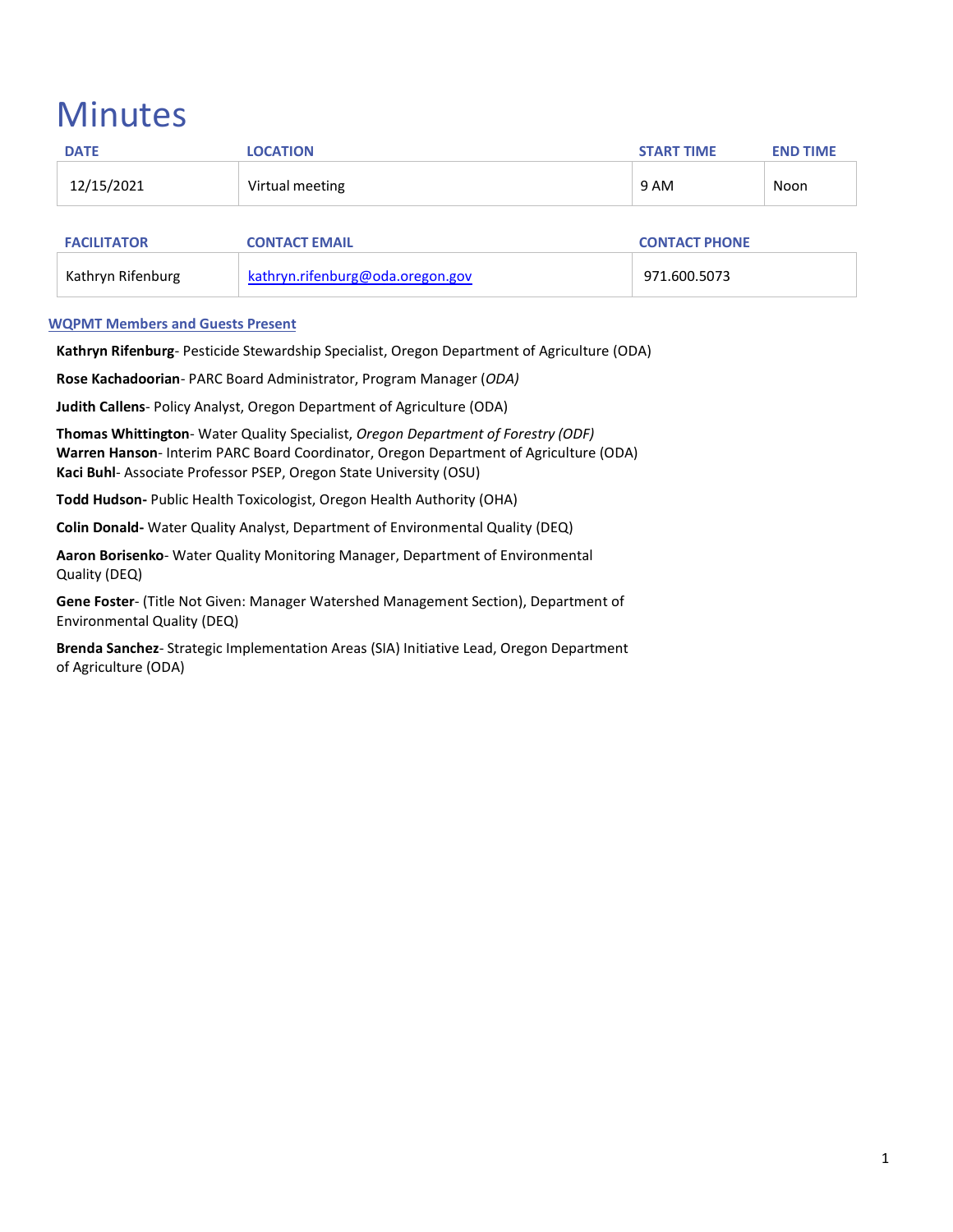#### **Introduction and PSP Update**

Meeting called to order at 9:00 a.m. with housekeeping and an update provided by Judith Callens on the current standing of the 2021-2023 PSP agreements.

### **Judith Callens,** Policy Analyst, ODA

We are working with nine applicants outside of any money considered for OSU. As of now we will not be moving forward a 21-23 agreement with the Pudding while they resolve staffing issues.

## **Note from Kathryn Rifenburg, PSP, ODA**

*"There will be no more collaborative work with the Pudding Watershed Council moving forward. I will likely take over monitoring for now. We have reached out to the SWCD in that area to see they will be able to pick it up in the future." Sampling over the next two years is under discussion involving DEQ and laboratory needs.*

We are considering payment of invoice for previous sampling. The rest of the agreements, except for Clackamas, are executed. We are waiting to receive a new statement of work from Clackamas. They had a \$95,000 ask. The recommended funding was \$29,000 since they had not completed a strategic plan. They are now resubmitting the \$29,000 recommended grant amount focused on water quality monitoring and completing a strategic plan.

Executed Agreements for SWCDs

- Yamhill, \$25,000
- Wasco, \$43,299
- Walla Walla, \$20,567
- Long Tom in Upper Willamette, \$36,804
- Jefferson in the Middle Deschutes, \$45,000
- Jackson in the Middle Rogue, \$32,539
- Hood River, \$5,000
- Clackamas, Pending

If the \$29,000 for the Clackamas is approved, total spent out of the account comes to \$237,261.22. We are also considering funding to create outreach materials for education through OSU extension. This has yet to occur.

#### **PSP Partner Updates**

## **PUDDING SWCD**

#### **Kathryn Rifenburg**, PSP, ODA

Because of staffing resource limitations within the Pudding SWCD, a mutual agreement was made not to continue our partnership with the Pudding SWCD. Staff has been reduced to one individual who would not reasonably have the capacity to take on all duties and responsibilities. We are talking internally and with DEQ to determine the type of sampling to perform. The preliminary results we have received from this region were all above benchmarks. We have sent a request to the Marion SWCD for support. They will make the proposal to their board sometime in December. We are also considering creative means for communication and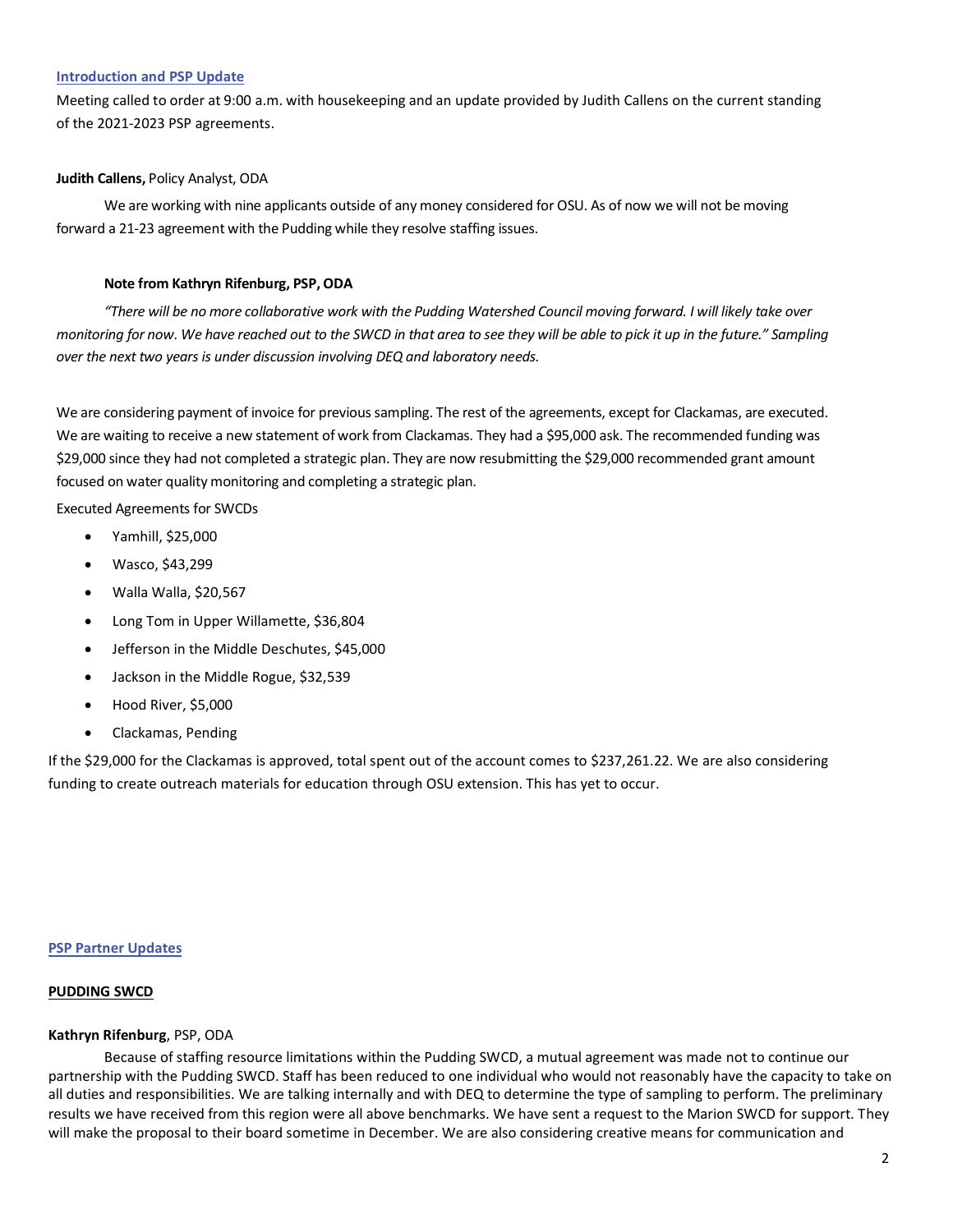#### **Rose Kachadoorian,** PM, ODA

ODA does have an Enforcement Program, and action on their part could be recommended. However, the emphasis of the PSP is education and technical assistance. There is a large contingency of berry growers in the area. I have performed several presentations in this area, and we have a relationship with the Raspberry Blackberry Commission. These interactions provided the opportunity to build relationships, and to assure the community that we are there to collaborate. If we further develop the relationship with the commission and get on additional meeting agendas, we will be able open the door to providing data to growers, and discuss pathways to progress. Statewide, language barriers continue to pose a significant issue. This is something that we have acknowledged and are currently working to address.

#### **Brenda Sanchez**, SIA Lead, ODA

I have worked with the Berry Commission as well. They are very good people, but they communicate differently. They are not avid users of social media. Most information is gathered through more traditional means such as radio. Prioritizing health as it pertains to the quality of food has been an effective approach for cultivating interest in for robust engagement. We will need to be more creative and explore options such as community gatherings for engagement. At ODA, we recently improved our reporting formats for progress reports. It could be that you want to look at that reporting process for the PSP to ensure accountability and that they are documenting their outreach.

#### **Kaci Buhl**, PSP, OSU

I have a form I ask attendees to fill out at the end of each of our webinars asking follow-up questions.

- Did you learn things that would help you apply pesticides more effectively?
- Did you learn things that enabled you to use fewer pesticides?

In keeping track of those metrics, I felt that it would be in the best interest that we share that information. This is something that I could potentially make a summary about. PSP season runs from October to March. Perhaps there is something we can do every March or April to get together and go over those data.

#### **Jackson in Middle Rogue SWCD**

#### **Kathryn Rifenburg**, PSP, ODA

There is some confusion concerning the location of their grant. There has been a multi week process of the Jackson SWCD claiming that a grant agreement was never signed, and our ODA Grant Department communicating that signature have been received. I have been addressing the communication issues concerning this. We are hoping to get a resolution for this grant funding soon.

#### **Yamhill SWCD**

#### **Kathryn Rifenburg**, PSP, ODA

Yamhill has requested that in the next biennium the PSP lead role goes over to the SWCD. Like the Pudding SWCD, Yamhill is staffed by but one individual who is preforming all sampling, big scale restoration projects, and volunteer events for the council. One thing that was not considered in the past grant cycles was that we were funding the PSP partners to do the sampling work under the impression that those larger SWCDs have people doing outreach and education. The Long Tom SWCD has someone on staff that does the outreach and education, and it ties into many of their other programs. For the smaller SWCDs don't have the capacity or the bandwidth to do that work. All grant funding is very specific to do "on the ground" work. It could have been oversight to request the taking of samples and preforming outreach and education without the funding in place for staffing. This is why the Yamhill received a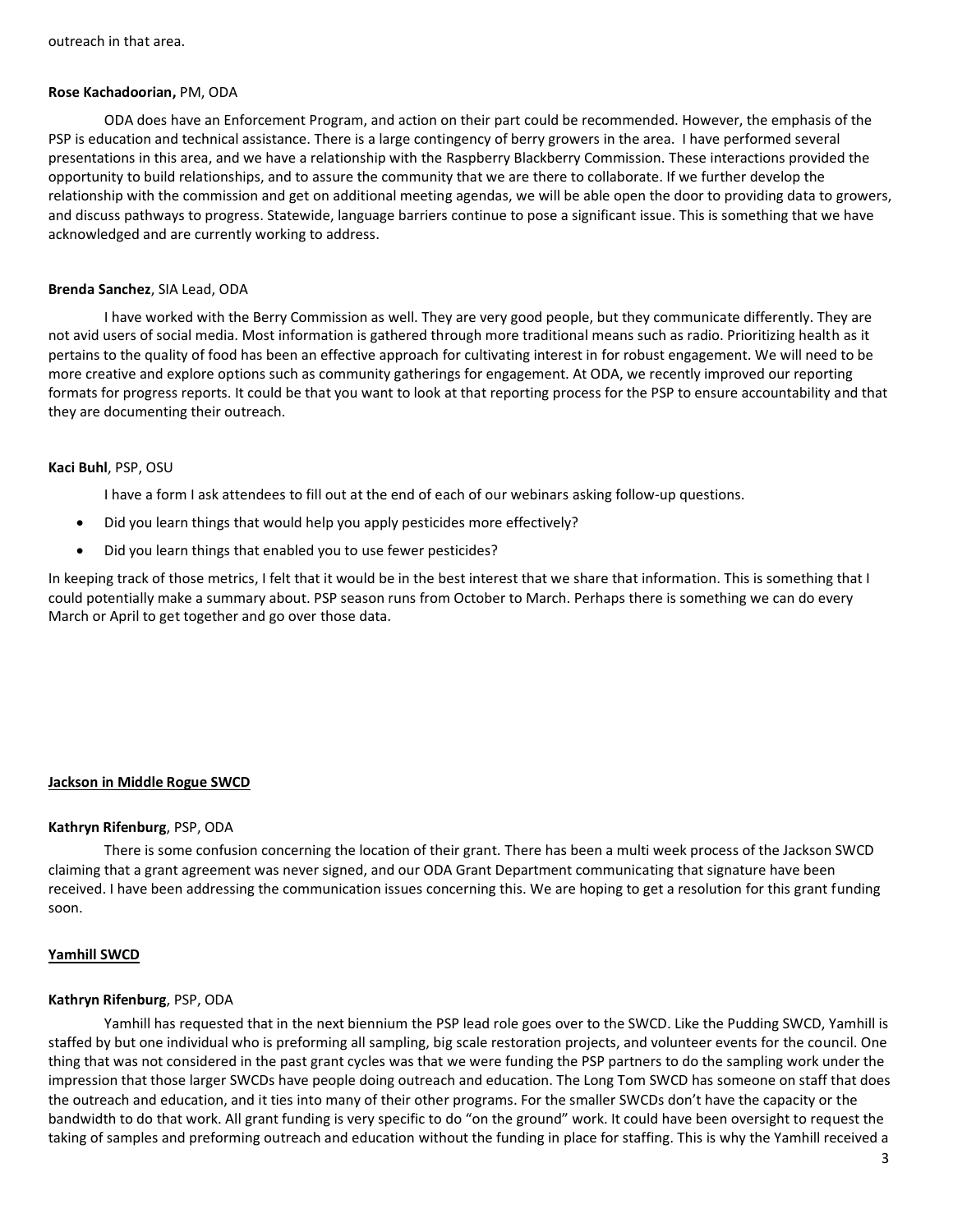#### **Aaron Borisenko**, WQ Manager, (DEQ)

Periodically it would be good to invite all our partners with a meeting with us (WQPMT). Perhaps in the fall or winter, after season's end, we could talk about and share issues and concerns. This would offer the opportunity for an open conversation about the program. I am also interested to know what their awareness is of other SWCD activities and experiences. I wonder if this could serve as a valuable point of connection for SWCDs.

### **Kathryn Rifenburg**, PSP, ODA

We sent out a PSP partner survey and one of the questions was, "Should we have regular standing meetings with everyone?". Everyone who responded said yes, at least once a year.

#### **PSP Partner Survey**

#### **Kathryn Rifenburg**, PSP, ODA

After meeting with all the partners, it seems that across the board, all PSP partner skill sets, needs, and accomplishments vary widely. To address this, I prepared and sent out a survey to gage strengths, weaknesses, opportunities, and needs of all the partners. We had a total of six groups respond.

The first question addressed how beneficial seminar topics were to them. All groups found the topics beneficial to strategic planning. We asked what additional topics they would like covered. How to interpret water quality data skewed high in interest, but outreach and education strategy ranked the highest. There where also written suggestions concerning offering CEUs, information concerning successful actions taken by other partners, more technical training, and how to get research support from the state. We also discussed "check-in" frequency for PSP partners. There was interest across the board for check-ins one to two times per year. After asking what the biggest time restraints of PSP partners where, it came down to communication with landowners as well as creating and implementing outreach. Sampling was also considered a large use of time, although it is not listed as one of the biggest constraints. When asked who was responsible for most sampling in the region, we found that needs varied significantly based on who was preforming the sampling. In Clackamas, Yamhill, and Pudding, the executive director is doing the sampling, which often results in a larger request for funding due to the high compensation associated with the position. Other partners used regular or volunteer staff to do the sampling. This also speaks to the training level of the person gathering the sample. Barriers to gathering WQ samples include unsafe sampling points, difficulty carrying/ moving samples or equipment, and inclement weather conditions. For example, in the Yamhill, one sampling site is just downstream from a large culvert that is about 12 feet. That area is closely adjacent to a correctional facility and a large, unhoused community. Sampling time can span up to 8-10 hours in some cases. The number of hours spent analyzing or interpreting the water quality data ranged from 1-16 hours.

**WQPMT Meeting Conclusion and Special Presentation**

#### **Kathryn Rifenburg**, PSP, ODA

Lastly, the Pendleton-Hermiston area was suggested as the location to hold the next pesticide collection event. The weekend of April 2<sup>nd</sup>, 2022 works really well. There is a moderate need for pesticides to be collected there. We are currently determining the final times and locations of the events. We would like to go ahead and set everything up for the year of 2022 so that we can begin outreach in a timely manner for the event.